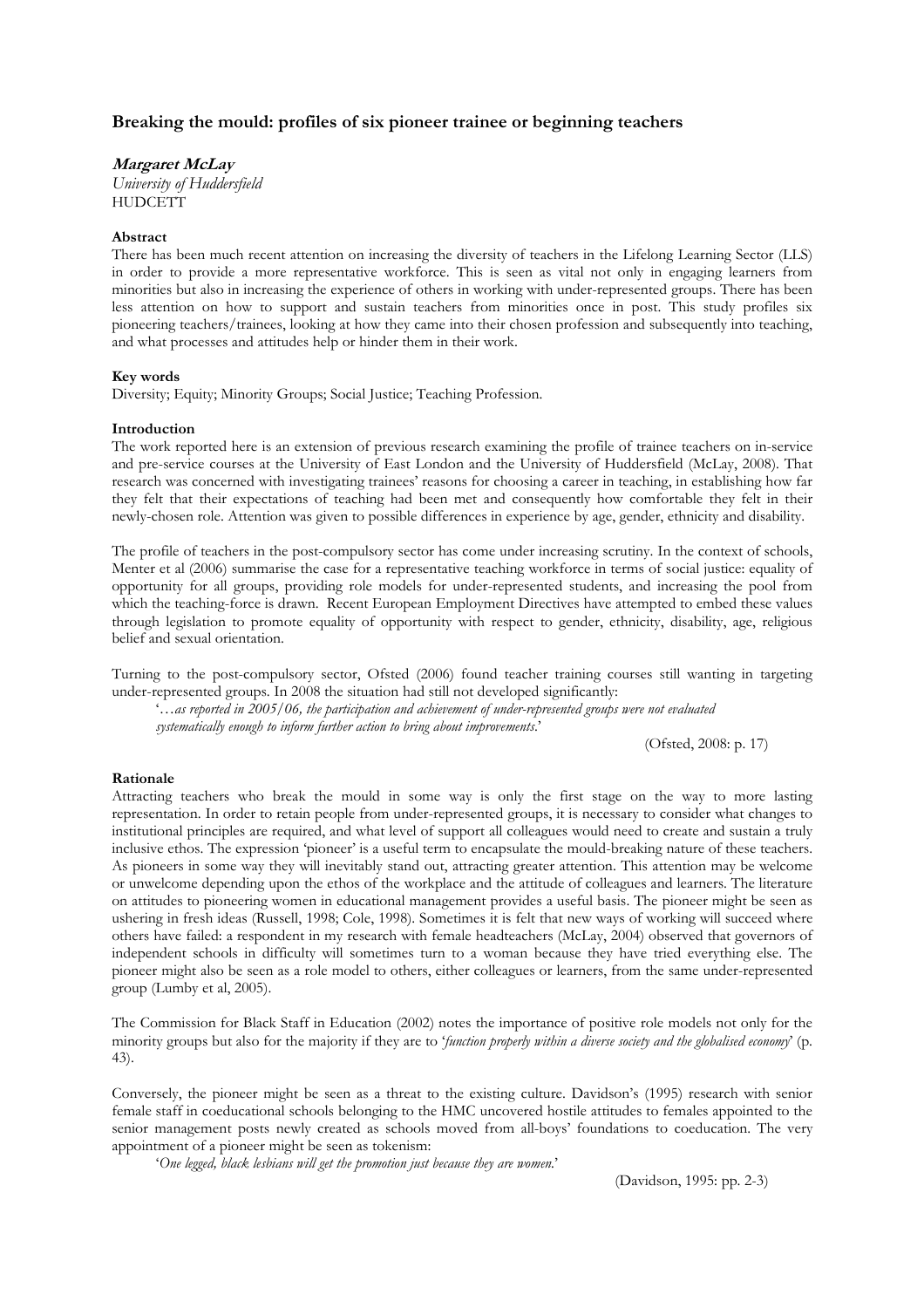Such attitudes often derive from fear of the unknown; from a lack of experience of working with under-represented minorities (Maddock and Parkin, 1994). These attitudes may surprise or shock the pioneers who may not categorise themselves according to common stereotypes. Rennie (2008) reports that when 700 trainees in the Consortium for Post-Compulsory Education and Training were asked to describe their identity, the respondents:

'...chose to describe their identity in terms of words that denoted their personality, skills or social role. Very few trainees chose to describe their identity in terms of the commonly equality monitoring categories of: ethnic origin and race, gender, physical characteristics and disability, religion, sexuality and age.'

(Rennie, 2008: p. 5)

Other pioneers may foresee difficulties so that those with unseen disabilities may avoid declaring them in order to avoid the threat of adverse stereotyping, wishing to be assessed on the strength of their abilities rather than their disabilities, as Rennie (2008) observes.

Increasing diversity is not just a matter of ethnicity, disability, gender, sexual orientation, religious belief and age. It is often a matter of socio-economic class. Maguire's (1999) case study reports a clash of cultures between a workingclass trainee placed on teaching practice in a middle-class school. Socio-economic class appears to be much less of an issue in post-compulsory education, which is altogether more inclusive (Bailey, 2007). This very diversity, however, encompasses cultures which may have few common bonds (Robson, 1998). Some individual cultures can tend to be exclusive, for instance, one East London college had a large Construction provision which was largely white, working-class and male despite the diversity of the student body and the wider community which the college served.

## Supporting under-represented groups

Regarding good practice in attracting and supporting under-represented groups in CPCET centres, Rennie (2006) found the following effective interventions:

- taster sessions
- provision of role models
- promotion of an inclusive ethos and support for individual trainees.

Turning to the question of how under-represented groups may then be further supported through their careers, the Commission for Black Staff in Education (2002) noted that a significant factor in the career development of people of colour was access to a strong mentor network. Colleges which were making a real difference had in place committed leadership, clear policies, understanding by all stakeholders of their responsibilities, the mainstreaming of the equality agenda, promoting multi-cultural images, data collection and analysis, positive action to meet the needs of minority groups, and regular reviews of processes. Similarly Lumby et al (2005) found content (of policies and curricula), processes, structures, staffing and infrastructure were important factors in sustained support.

Such pointers are clearly only the first step to creating a culture where pioneers of under-represented groups may feel comfortable. Merely monitoring for equal opportunities where responsibility ends at the moment the boxes are ticked does little to embed a culture of inclusion within an organisation (Lumby et al, 2005; Morrison, 2006; Rennie, 2008). Training, formal or informal, also needs to be more profound: one or half-day 'awareness' sessions have little impact on organisational ethos (Morrison, 2006). Organisations which followed a more freestanding approach recognised issues of diversity and inclusion and their likely benefit to the organisation, but were 'less sure about how such activities might be integrated and developed further' (Morrison, 2006: p. 176). A more profound approach, the capability approach, uses ethical theory to aid understanding of organisational and individual values; importantly, it is about 'equality of capabilities for staff' (ibid., p. 177). Such an understanding attempts to grasp the issue of attitudinal and behavioural transformation vital if sustained change is to be achieved.

## Methodology

Stereotyping people often leads to the danger of seeing only the one identity whereas an individual is made up of many. An approach which recognises the several identities but sees them as part of a layer, one or more of which is dominant at any one time, also fails to recognise that individuals see themselves as having integrated identities (Jameson, 2007). She argues for an approach that:

'…integrates social elements, accounts for change over time, acknowledges the impact of power and privilege, recognises the role of emotion, and relates identity to communication.'

(p. 200)

It was important therefore that this research did not attempt to essentialise or over-concentrate on the one aspect of the respondents' identity. Although they had become pioneers, their whole personality and experience would have a bearing on how they arrived at their present situation and how they coped and were received. For this reason the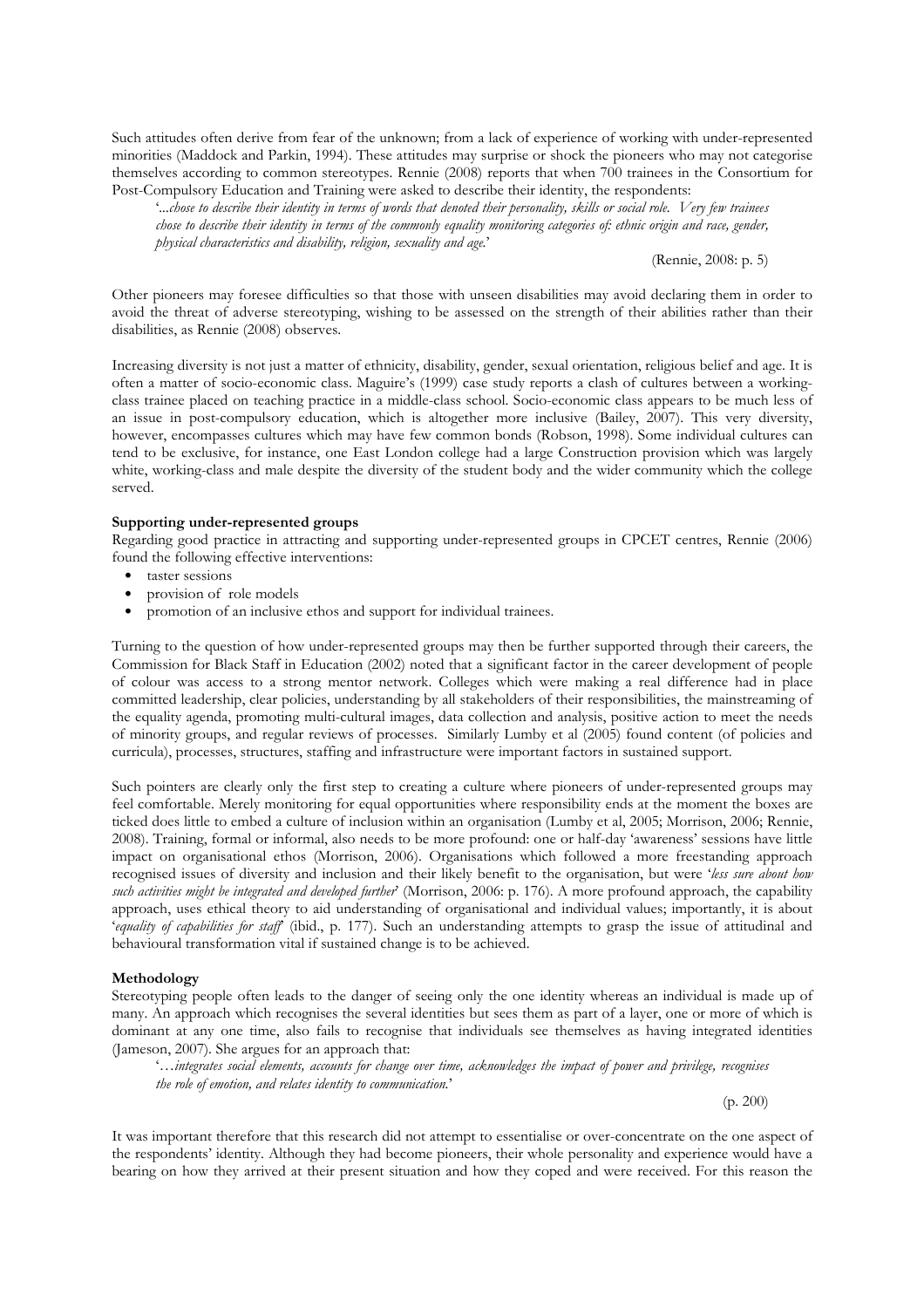candidates were interviewed without a pre-conceived schedule. They were encouraged to tell their life stories about how they came into teaching and about their reception by colleagues and learners alike. The narrative was encouraged to run with as little prompting as possible. All these conversations were recorded and transcribed. Anonymity was promised to the respondents as aspects of the conversations would cover sensitive issues. Names and locations of workplaces have also been omitted in order to increase anonymity.

All the respondents were drawn from students on University of Huddersfield courses offered through The Consortium for Post-Compulsory Education and Training. The sample in a study of this kind will never be large because of the scarcity of the people concerned. A representative sample of unrepresentative groups is something of an oxymoron. There is little existing literature on supporting under-represented groups once in post. Morrison (2006) refers to the 'paucity in research-informed practice to develop that engagement among staff and leaders' (p. 169); it was felt, therefore, that reporting the conditions that helped these six teachers to thrive would be a valuable, even if small, contribution.

Six case studies were identified. Two trainees in the earlier research project agreed to take part in this second phase. The further sample was opportunistic, drawn from a request to all Consortium Centre Managers and the course leader of the pre-service course (PG) Cert Ed course. Four further respondents were identified who were happy to be part of the research.

# Findings and discussion

The sample consisted of six trainee or newly qualified teachers. Although the sample was small, they represented a wide profile:

- two men, four women
- two black African, four white British
- one disabled, five not, or not declared as disabled
- ages ranged from mid-twenties to early fifties
- one pre-service PGCE, three in-service PGCE/Cert Ed, two BA (Education and Training) students
- five in subject/vocational areas unusual for their gender, one not.

The subject/vocational areas where the respondent's gender was under-represented included the female advanced driving-instructor, two female teachers of Construction subjects and two male teachers of Health and Social Care. The two Construction teachers were the only women in that area of the college; likewise the two males in Health and Social Care were the only men in that particular area. One of the Construction teachers was African as was one of the Health and Social Care teachers, therefore also representative of an ethnic minority.

## Thumbnail portraits

AB started as a chef, and was then asked to deliver some training sessions. He went on to teach some hours of Food Technology in a local college from which he "got the bug" for teaching. He undertook the Certificate in Education and is now doing the BA (Education and Training). The first available full-time post was in Health and Social Care. Although this seems some way from catering, his initial teaching work on diet and nutrition was pertinent and his work as a chef in a care home had provided work experience in a relevant environment.

CD arrived in England as a refugee from an African country. There he had been a secondary teacher for twelve years. He had hoped to work in this country in a similar capacity but his qualifications and experience were not recognised. He took up a post in health care as it was the first job he could obtain. He trained as a mental health nurse, then decided to work for a British teaching qualification in Health and Social Care for which his nurse training provided the background.

EF had been unemployed after leaving school. The Job Centre sent her to work on a community programme in painting and decorating. Although she had no previous experience she learned so quickly that she was taken on fulltime. After about five years she applied to train unemployed people. She says that being a woman was in her favour at that time because the organisers were looking to take more women on. She was given the post but needed to become officially qualified. She studied the City and Guilds qualifications, eventually taking the Advanced Crafts course, a Level 3 qualification. After several more years working in the trades she then became a lecturer in Construction at a local college when the opportunity arose.

GH came from an African country. There she had intended to study Medicine but did not get the required grades. A combination of a careers seminar and a friend who was a quantity surveyor led her to study Quantity Surveying. She had thought she would start the course and then change to something else, but enjoyed it so much that she continued. Soon after qualifying she started teaching diploma and national certificate students at the university. On coming to England she obtained a post teaching Construction to diploma students.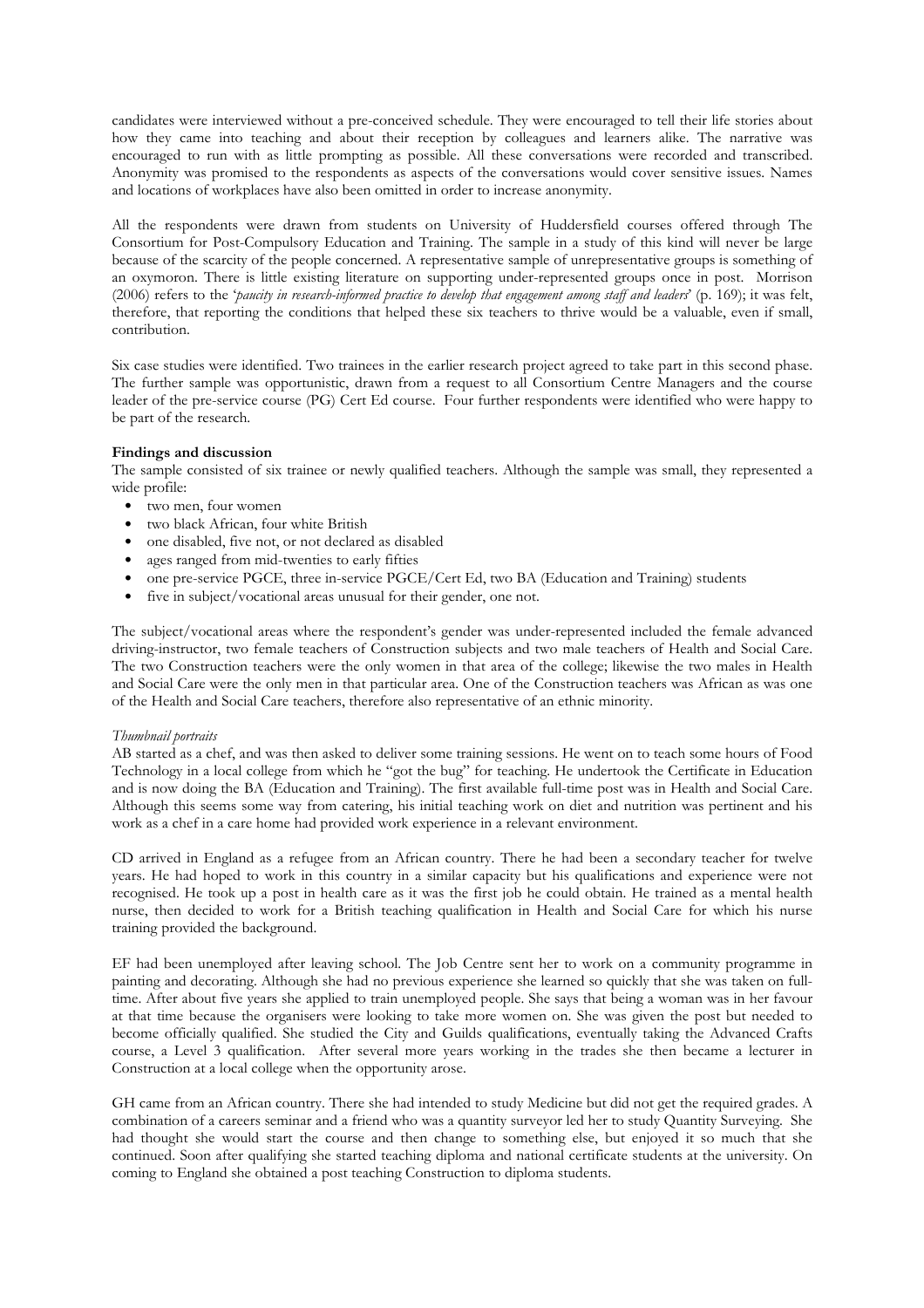IJ had been self-employed in catering. She later decided to look for a more stable career and saw an advertisement to train as a driving-instructor. She knew only one female driving-instructor and thought the typical image was of a middle-aged, rather formal-looking man. She felt it was an advantage to be a woman at the time because there were parental concerns about their daughters' safety and many wanted a female instructor. Although there are now more female driving-instructors, there are fewer teaching on advanced driving courses. Most of the people she instructs are male.

KL has cerebral palsy. She had recently graduated with a degree in Psychology. An inspiring teacher at school motivated her to go into teaching. She differed from the other respondents in having a profile more like a preservice trainee. Indeed, she had applied to do a pre-service course, but could not get a place. Her determined attitude did not allow her to be put off by this experience. She related that her mother had always told her that she would have to work harder to prove herself and this resoluteness came across in interview. She obtained some voluntary part-time work at a college and started on the in-service course. She felt that there were clear pedagogic advantages arising from her disability. When talking about the human brain to learners, she was able to refer to her own condition. She had to show imagination in arranging the teaching space so she could get round it. This meant giving her learners more independent work to do so they were taking more charge of their own learning.

#### **Commonalities**

Apart from being pioneers, what further commonalities were there? Of the five who are in subject areas not representative of their gender, none opted initially for the vocational area they ended up teaching. They may transpire to be atypical of the majority of vocational lecturers who may have chosen their vocation or profession from an early age; this is an aspect to be investigated in future research. Only five of the six respondents had decided to become teachers from the outset, and in this they are more typical of the profession (Spenceley, 2007), nonetheless all showed a commitment to, and enjoyment of, teaching; they felt comfortable in their roles.

Regarding the issue of how far they saw themselves as role models for others, the female driving-instructor had been motivated to enter the profession in order to raise the profile of women within it. The female teacher of Decorating had become similarly motivated. She was completing a project for her BA degree on gender issues in her area, as was one of the Health and Social Care teachers who was concerned that there were male students on the courses but he found no males working in care settings. The two females in Construction noted that there were more girls coming into this area now. The teacher of diploma courses found that some female students needed a little more initial encouragement but once they started they were "brilliant students". The other teacher said the girls were very willing to come forward. They tended to work more slowly but carefully and got things right whereas the boys saw it all as a race and had to go back and put mistakes right.

Regarding the attitudes of learners there were generally few problems although the Construction diploma lecturer said she had had to be assertive and really demonstrate she had the requisite knowledge to gain respect. The drivinginstructor did meet some negative attitudes from men particularly on the speed awareness course where the learners had to be there as part of their court punishment. This attitude might, however, also have been experienced by a male instructor given the reasons for the learners being on the course. Some of the bus drivers too proved difficult but she turned the situation into a learning insight by explaining that their customers would take offence if they treated them as they treated her. The Painting and Decorating lecturer also referred to the use of humour by the female students to cope with banter from the boys. However she did not allow this to become sustained or bullying in tone. There is a balance between diffusing a situation and using humour to change attitudes and passive acceptance of sexist or other denigrating behaviour.

Generally there had been no problems with colleagues either. The driving-instructor referred to a senior colleague for whom she occasionally worked, whose attitudes were clearly sexist. She was relieved that she did not have to deal with him very often. Although she was able to treat him with humour on the few occasions she had to deal with him, she felt she would not have been able to cope with him over a longer period. One Health and Social Care teacher did say he received some "joshing" from some male colleagues but again humour was the method by which he dealt with this.

When asked if they had met negative discrimination they felt they had not. There was reference to supportive college policies on equality and diversity which were followed through consistently. The disabled trainee felt that people were sometimes initially anxious about how to treat her but did not see this as discrimination, rather apprehension about how to deal with her and her needs. She countered this by being very open and stating clearly what help she needed. Nonetheless she did feel she had always had to work hard to prove herself and to overcome initial reactions of others to her disability. This sentiment was echoed by the two Construction lecturers who said they had had to work harder than their male counterparts to prove themselves and to gain respect. Although this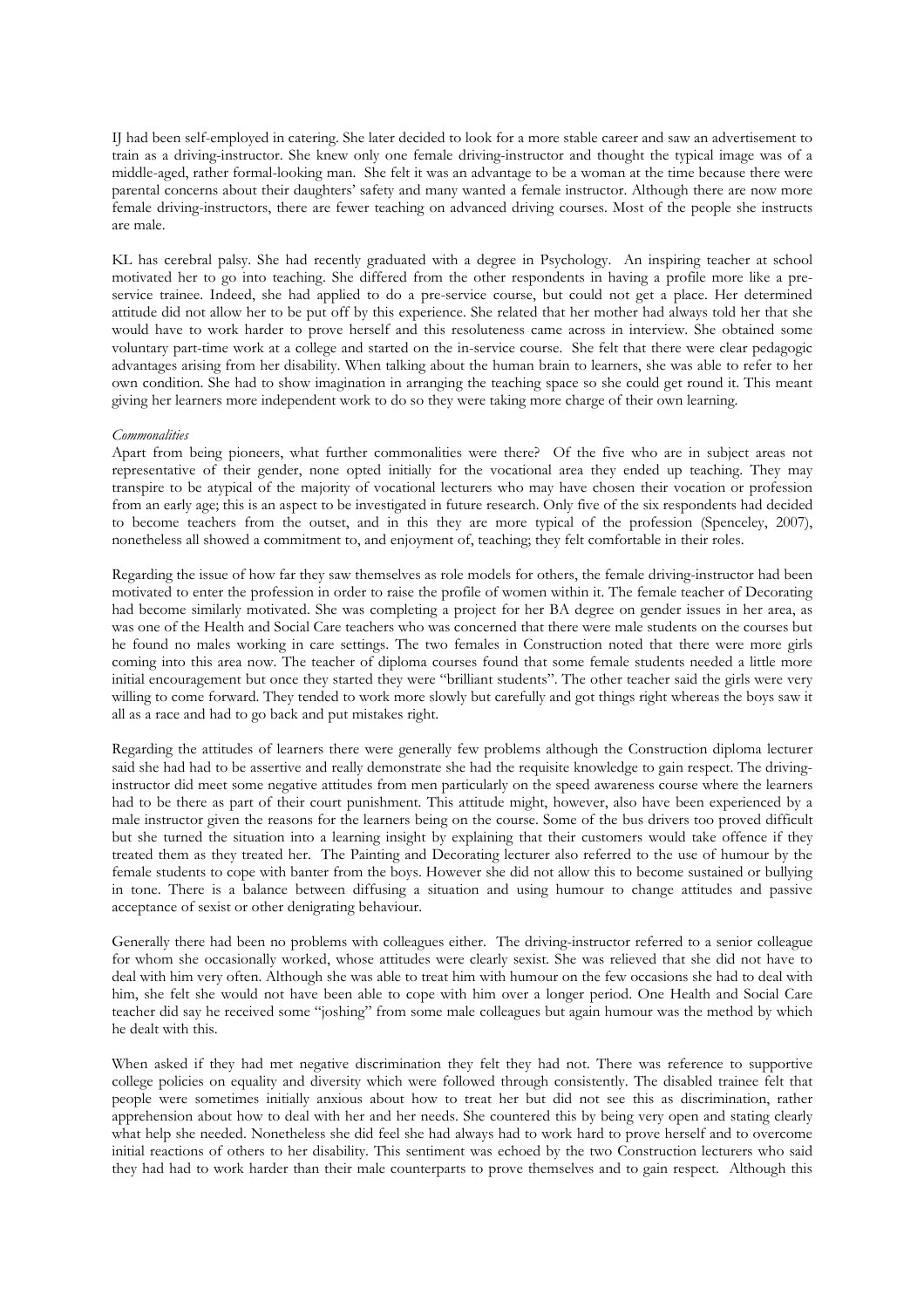may not have been perceived as discrimination, it is certainly a tacit form, as women applying for leadership positions find it is still necessary to work harder than a man in order to succeed (McLay, 2004; Coleman, 2002).

Decorating and Quantity Surveying could be seen as more suitable Construction areas for women whereas more obviously heavy physical areas such as bricklaying were not. When asked about this, the Decorating teacher reported there were now quite a number of girls doing plumbing and some doing brickwork. She cited another, nearby college that had been particularly successful in getting girls into various areas of Construction. She also noted that these girls were getting employment, in contrast to the male Health and Social Care students of AB who seemed to disappear from the profession once they had qualified.

#### Conclusion

The benefits of a more diverse workforce are clear in ensuring that sources of potential are not overlooked, and in providing role models to others with the same profile as well as educating majorities to accept minorities in these roles (The Commission for Black Staff in Education, 2002).

When asked what further support the respondents would like, they agreed on a number of issues:

- more promotion of the profession to under-represented groups. The disabled trainee showed great drive and enthusiasm and a desire to help others with disabilities become teachers. She welcomed the idea of producing a DVD to promote teaching as a career. This conclusion is backed up by Rennie's (2006) finding of the importance of taster sessions to attract under-represented groups
- a more gentle introduction into full-class teaching starting with shadowing an experienced teacher, then teamteaching before taking on a whole class. This, too, has echoes of Rennie's (2006) finding that the promotion of support for individual trainees is an important factor
- more recognition of the demands of home life. One of the married women was divorced and she said this was due to the stress of working and studying as well as trying to cope with the home. Lumby et al (2005) argue for a capabilities approach where such demands would be recognised and respected: 'Work and life are a whole. People should have the freedom to develop their capabilities and to live in dignity the lives they value' (p. 78)
- good equality and diversity policies which are followed through thoroughly and consistently. It is the manner in which such policies thrive rather than the policies themselves which is important here. In other words the organisational culture is paramount, as The Commission for Black Staff in Education (2002), Lumby et al (2005) and Morrison (2006) find.

This study can offer only a glimpse into the careers of pioneers of under-represented groups. A longitudinal study is needed to assess the effectiveness of approaches in achieving profound and lasting attitudinal and behavioural change, in recognising the capabilities of all and in promoting the positive benefits of a diverse teaching workforce.

#### References

Bailey, B. (2007) 'The Establishment of Centres for the Training of Teachers in Technical and Further Education in England, 1933-1950', Journal of Vocational and Technical Education Vol. 59, No. 3, pp. 279-294. http://dx.doi.org/10.1080/13636820701520260

Cole, P. (1998) Men, Women And The Management Of Further Education: The Perceptions Of Senior Managers Regarding Gender Issues. Paper presented at the British Educational Research Association Annual Conference, Belfast, August.

Coleman, M. (2002) Women As Headteachers: Striking The Balance. Stoke on Trent: Trentham.

Commission for Black Staff in Further Education (2002) Challenging Racism: Further Education Leading The Way. London: Association of Colleges. Davidson, D. (1995) The Role Of The Senior Mistress In Head Masters Conference Co-Educational Schools. Unpublished MEd dissertation, Cambridge: University of Cambridge.

Jameson, D. (2007) 'Reconceptualizing Cultural Identity and its Role in Intercultural Business Communication', Journal of Business Communication Vol. 4, No. 3, pp. 199-235. http://dx.doi.org/10.1177/0021943607301346

Lumby, J. et al (2005) Leadership, Development And Diversity In The Learning And Skills Sector. London: Learning and Skills Research Centre. Accessible online at www.LSRC.ac.uk.

McLay, M. (2004) The Preparation And Training Of Women For Senior Management In UK Independent Secondary Schools. Unpublished PhD thesis, Manchester: University of Manchester.

McLay (2008) The Profile Of Trainee Teachers In The Lifelong Learning Sector. Paper presented at the British Educational Research Association Annual Conference, Edinburgh, September.

Maddock, S., Parkin, D. (1994) 'Gender Cultures: How They Affect Men And Women At Work' in Davidson, M.J., Burke, R.J. (eds) Women In Management: Current Research Issues. London: Paul Chapman.

Maguire, M. (1999) "A Touch Of Class": Inclusion and Exclusion In Initial Teacher Education', International Journal of Inclusive Education Vol. 3, No. 1, pp. 13-26. http://dx.doi.org/10.1080/136031199285156

Menter, I. et al (2006) 'Widening Access to the Teaching Profession: Perspectives from Scotland', European Journal of Teacher Education Vol. 29, No. 3, pp. 271-285. http://dx.doi.org/10.1080/02619760600795049

Morrison, M (2006) 'Constructions of Diversity: Research Among Staff Leaders in the Learning and Skills Sector', Journal of Further and Higher Education Vol. 30, No. 2, pp. 169-180. http://dx.doi.org/10.1080/03098770600617661

Ofsted (2006) The Initial Training Of Further Education Teachers: Findings From 2004/05 Inspections Of Courses Leading To National Awarding Body Qualifications. London: Ofsted.